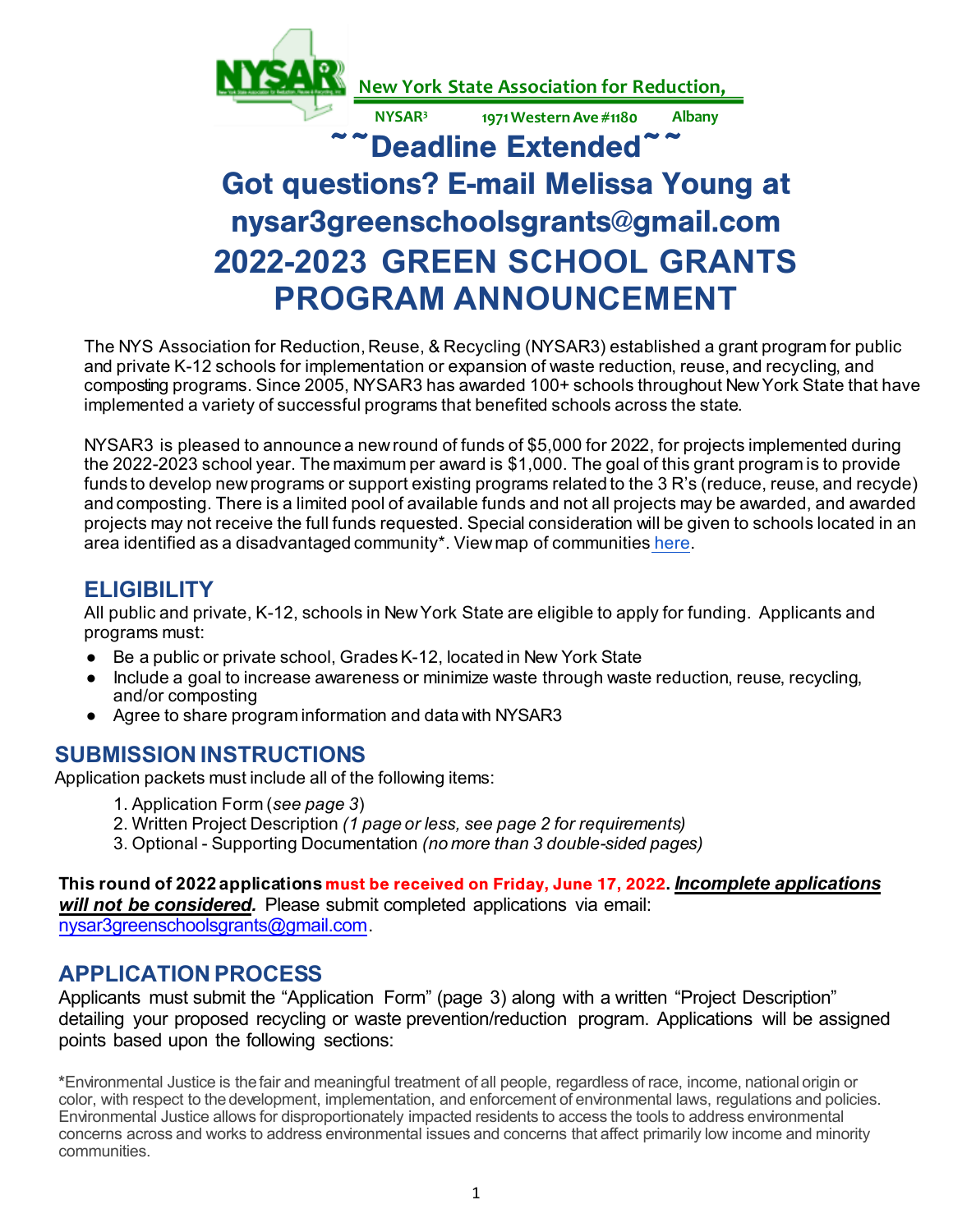

## **1. COMPLETENESS OF APPLICATION**

**NYSAR3 1971 Western Ave #1180 Albany**

 The "Application Form" (page 3) and "Application Checklist" (page 4) must be completed legibly and all questions answered. Please ensure your application is filled out entirely. Incomplete applications will not be considered.

#### **2. PROJECT DESCRIPTION**

Follow the outline described below for your application package, and include all of the following components in your Project Description:

#### **A. Goals and Objectives:**

Include a title for your project. Write a project summary in two to three sentences. Describe the program you are developing/implementing/expanding. For example:

- Describe the need for this project.
- Provide details about the location and target audience.
- What are the goals and objectives of this project?
- What is the timeline for this project?
- How will this project be sustainable beyond the scope of this project timeframe?

## **B. Budget and Budget Detail:**

Provide a detailed budget (personnel, materials, event hosting, travel, etc., and dollar amounts for each). Under the budget table, include a brief justification with more details about each line of the budget.

#### **C. Project Team and Partners:**

Describe your project team and partners. The project team may be composed of faculty, students, parents, and/or other staff members. In addition, list proposed partners and describe how they will help your program. Partners outside of the school setting are encouraged.

#### **D. Measurable Results:**

Describe quantitative and qualitative metrics for monitoring the project. Quantitative metrics may include: number of workshops, number of people engaged, amount of material diverted, or other quantifiable metrics. Qualitative impacts may include how the project changed people's behavior, new knowledge gained, or other information.

# **REPORTING REQUIREMENTS**

Upon completion of the project, grantees must submit a final written report. A report template form will be provided. **Reports are required upon completion of the project or within 1 year after the grant is awarded. Submission of this final report is required for future eligibility for this grant program.**

# **AWARDS NOTIFICATION**

Awards will be made annually on a competitive basis. Winners will be notified, and an announcement made on or around: **Friday, June 24, 2022** 

# **QUESTIONS**

All questions and applications should be sent to nysar3greenschoolsgrants@gmail.com.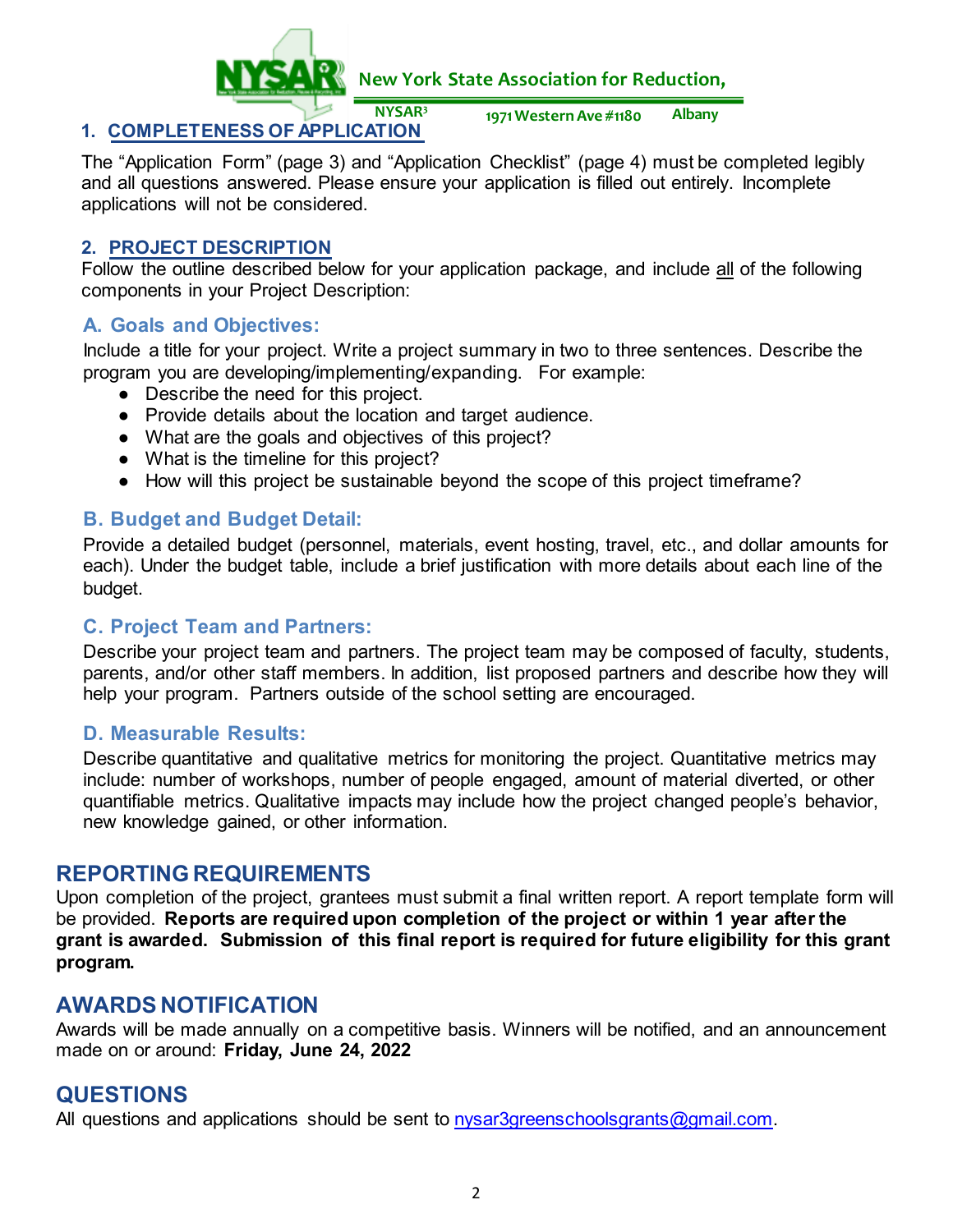|                                              | New York State Association for Reduction,                                                         |                                    |
|----------------------------------------------|---------------------------------------------------------------------------------------------------|------------------------------------|
|                                              | 1971 Western Ave #1180<br><b>NYSAR3</b>                                                           | <b>Albany</b>                      |
|                                              | <b>NYSAR<sup>3</sup> School Recycling Grant Application 2022</b><br>For the 2022-2023 School Year |                                    |
| <b>APPLICATION FORM (print or type only)</b> |                                                                                                   |                                    |
|                                              |                                                                                                   | <b>Public</b><br><b>Private</b>    |
| <b>Name of School</b>                        |                                                                                                   |                                    |
| <b>Contact Person Name</b>                   | <b>Title/Affiliation</b>                                                                          |                                    |
| <b>School Street Address</b>                 | City                                                                                              | State Zip                          |
| <b>Mailing Address</b>                       | City                                                                                              | State Zip                          |
|                                              |                                                                                                   |                                    |
| Phone #                                      | Fax #                                                                                             |                                    |
| <b>Contact E-Mail Address</b>                |                                                                                                   | <b>School Website</b>              |
| County                                       | <b>Signature of School Principal</b>                                                              |                                    |
| <b>Amount Requested</b>                      | <b>Print Name</b>                                                                                 | <b>Date</b>                        |
|                                              | E-mail questions and grant application to:                                                        | nysar3greenschoolsgrants@gmail.com |

*If awarded, make check payable to:*

**\_\_\_\_\_\_\_\_\_\_\_\_\_\_\_\_\_\_\_\_\_\_\_\_\_\_\_\_\_\_\_\_\_\_\_**